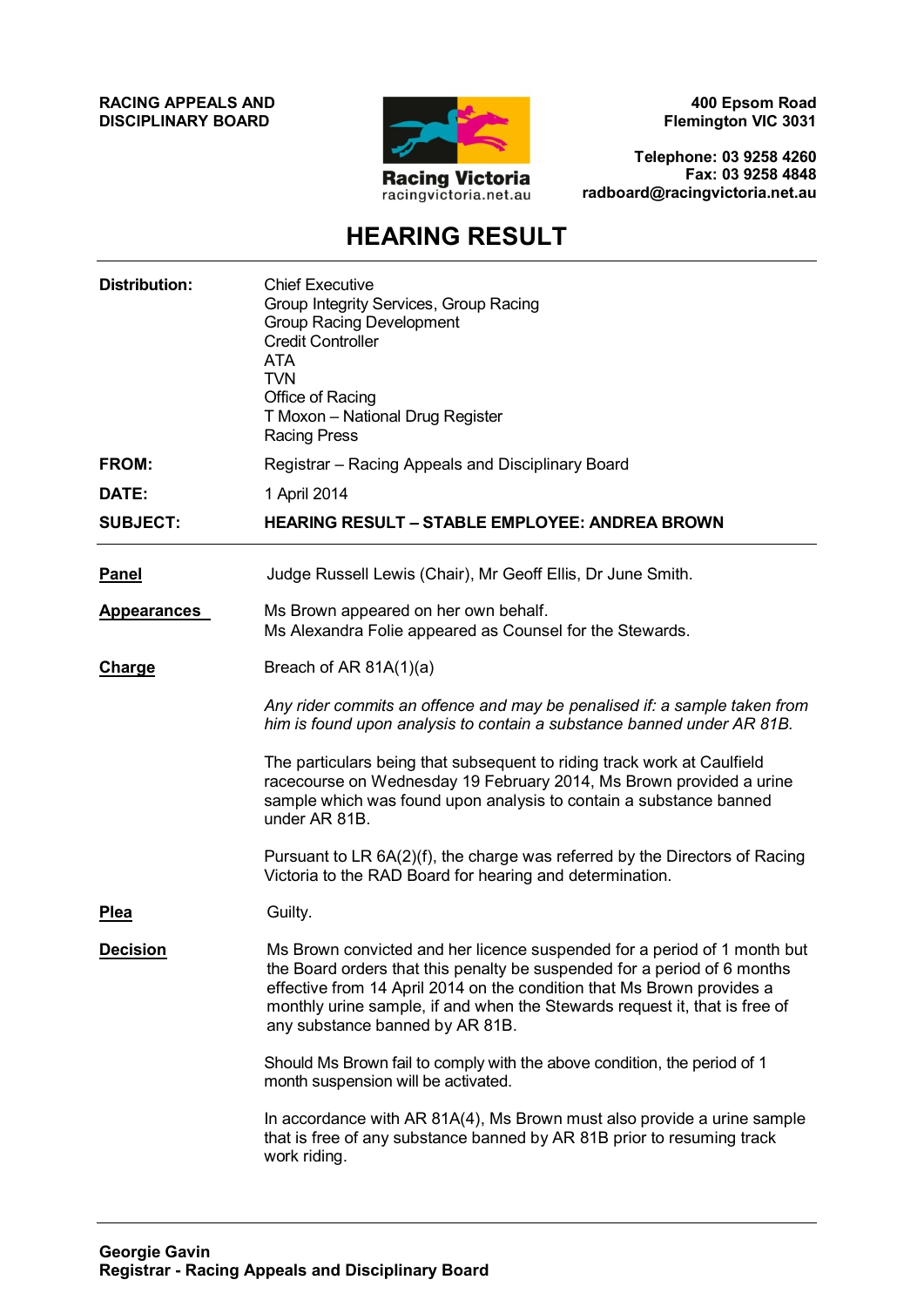# **TRANSCRIPT OF PROCEEDINGS**

### **RACING APPEALS AND DISCIPLINARY BOARD**

 $\mathcal{L}_\text{max}$  , and the contribution of the contribution of the contribution of the contribution of the contribution of the contribution of the contribution of the contribution of the contribution of the contribution of t

**HIS HONOUR JUDGE R.P.L. LEWIS, Chairman MR G. ELLIS DR J. SMITH**

**EXTRACT OF PROCEEDINGS**

**DECISION**

#### **STABLE EMPLOYEE: ANDREA BROWN**

#### **MELBOURNE**

#### **TUESDAY, 1 APRIL 2014**

MS A.M. FOLIE appeared on behalf of the RVL Stewards

MS A. BROWN appeared on her own behalf